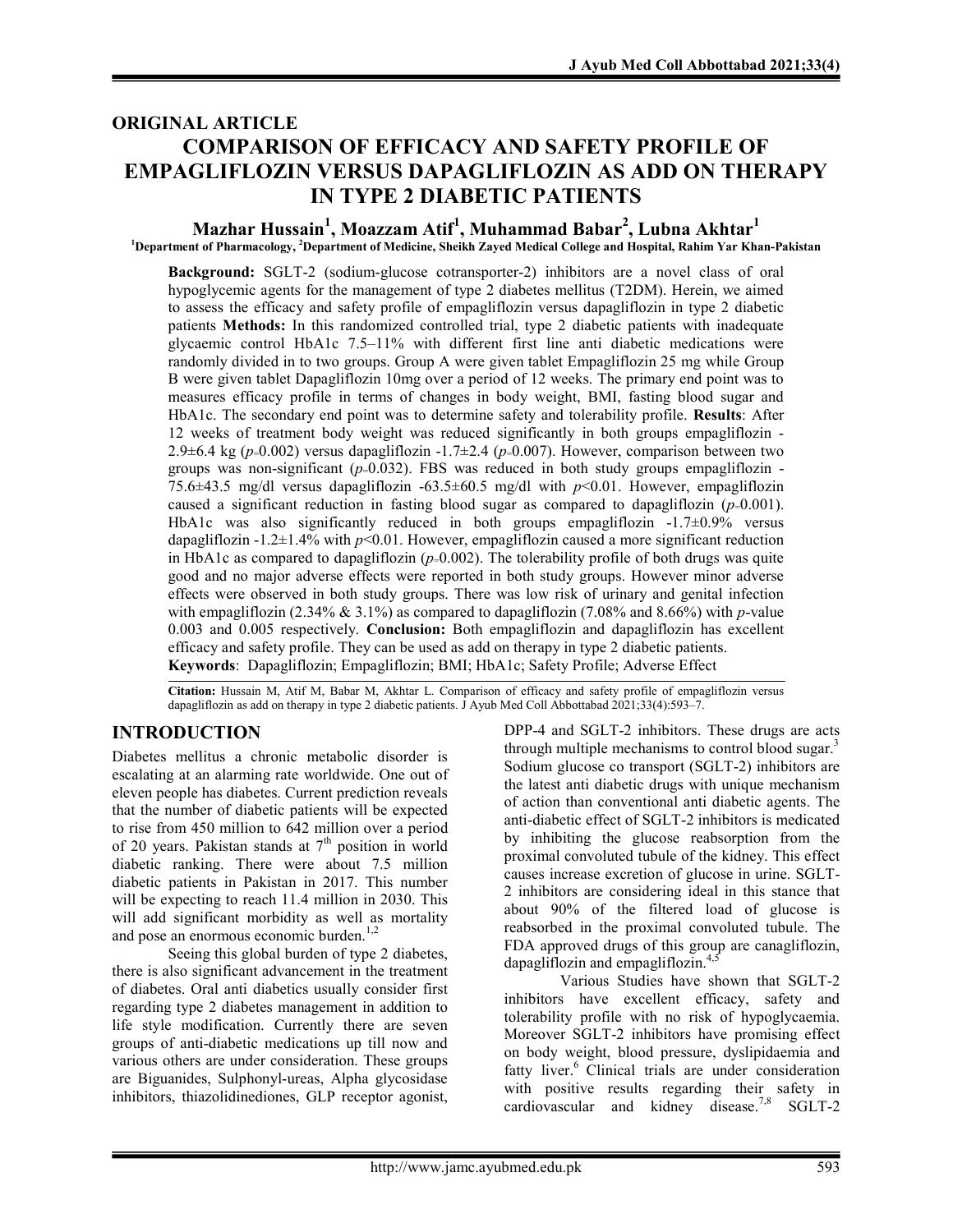inhibitors usually recommended as 2nd line anti diabetic drug when there is inadequate glycaemic control with the first line anti diabetic drugs. However, they are also recommended monotherapy as well.<sup>9</sup>

The present study was conducted to assess the safety and tolerability profile of SGLT-2 inhibitors (dapagliflozin & empagliflozin) as add on therapy in type 2 diabetic patients over a period of 3 months.

## MATERIAL AND METHODS

This 12 weeks randomized controlled trial was conducted at four private clinical setting as well as diabetic clinic of Sheikh Zayed Medical College from March to May 2020. A total of 410 patients were recruited from these clinical setting. Out of which 280 were enrolled in the study following inclusion and exclusion criteria. Inclusion criteria was type 2 diabetic patients with inadequate glycaemic control, i.e., HbA1c 7.5–11% with different first line anti-diabetic drugs combinations such as metformin, glimepiride, sitagliptin, vildagliptin. Patients with history of pregnancy, lactation, type 1 diabetes, gestational diabetes, pancreatitis, hepatic insufficiency, renal dysfunction, hypothyroidism, Cushing syndrome, cancer, genitourinary infection, oral contraceptive and steroids were excluded from the study. A written informed was taken from all patients and study perspectives were clearly explained to them. A study protocol was approved by the Institutional Review Board (IRB) of Sheikh Zayed Medical College.

Patients were randomly divided in to two groups. Randomization was done through simple random sampling. Patients in group A were given tab empagliflozin 10–25 mg while patients in group B were given tab dapagliflozin 5–10 mg daily as add on therapy over a period of 12 weeks. The doses of SGLT-2 inhibitors, DPP-4 inhibitors and metformin were maintained while dose of glimepiride was reduced if patients developed hypoglycaemic episodes. The primary end point was to measure changes in efficacy between two group, i.e., body weight, BMI, fasting blood sugar and HbA1c from baseline. The secondary end point was to observe the safety and tolerability profile between two group, i.e., adverse effects from baseline. All the parameters were measured before start and at the end of study. Body mass index BMI was measured by using standard formula weight in kg divided by height in  $m^2$  (kg/m<sup>2</sup>). Fasting blood sugar was analysed by glucose oxidase peroxidase method. HbA1c was measured by liquid chromatography while fasting serum lipid profile was measured by enzymatic end point method.

Data were analysed by using SPSS-16. Numeric data values body weight, BMI, blood sugar and HbAIC were expressed as mean± SD. The frequency data were expressed as percentage. The difference in primary end point from baseline was done by paired t test while difference in secondary end point from baseline was determined by Chi-square test. pvalue <0.05 was considered to be statistically significant and *p*-value  $\leq 0.01$  was considered to be highly significant.

## RESULTS

A total of 410 type 2 diabetic patients were recruited, out of which 356 were enrolled in the study. 76 Patients were excluded and 280 were randomized in to two groups. Ten patients in Empagliflozin and 15 patients in dapagliflozin group were drop out, 128 patients were analysed in empagliflozin and 127 in dapagliflozin group has shown in flow chart Figure-1.

There is no difference in baseline demographic characteristics and clinical study parameters in both study groups at the start of study. The number (%) of patients taking other anti-diabetic medications has shown in (Table 1).

After 12 weeks of treatment body weight was reduced significantly in both groups empagliflozin - 2.9 $\pm$ 6.4kg (p=0.002) versus dapagliflozin -1.7 $\pm$ 2.4  $(p=0.007)$ . However, comparison was found to be nonsignificant between groups  $(p=0.032)$ . Similarly fasting blood sugar level was reduced in both study groups empagliflozin -75.6±43.5 mg/dl versus dapagliflozin - 63.5 $\pm$ 60.5 mg/dl with  $p$ <0.01. However, empagliflozin caused a more significant reduction in fasting blood sugar as compared to dapagliflozin  $(p=0.001)$  at 12 weeks. HbA1c was also significantly reduced in both groups empagliflozin -1.7±0.9% versus dapagliflozin - 1.2 $\pm$ 1.4% with  $p$ <0.01. However, empagliflozin caused a more significant reduction in HbA1c as compared to dapagliflozin ( $p=0.002$ ) at 12 weeks (Table-2).

The tolerability profile of both drugs was quite good and no major adverse effects were reported in both study groups. However minor adverse effects were observed in both study groups (Table 3). There was low risk of urinary and genital infection with empagliflozin  $(2.34\% \& 3.1\%)$  as compared to dapagliflozin  $(7.08\%)$ and  $8.66\%$ ) with p value 0.003 and 0.005 respectively.



Figure-1: Flow chart of study design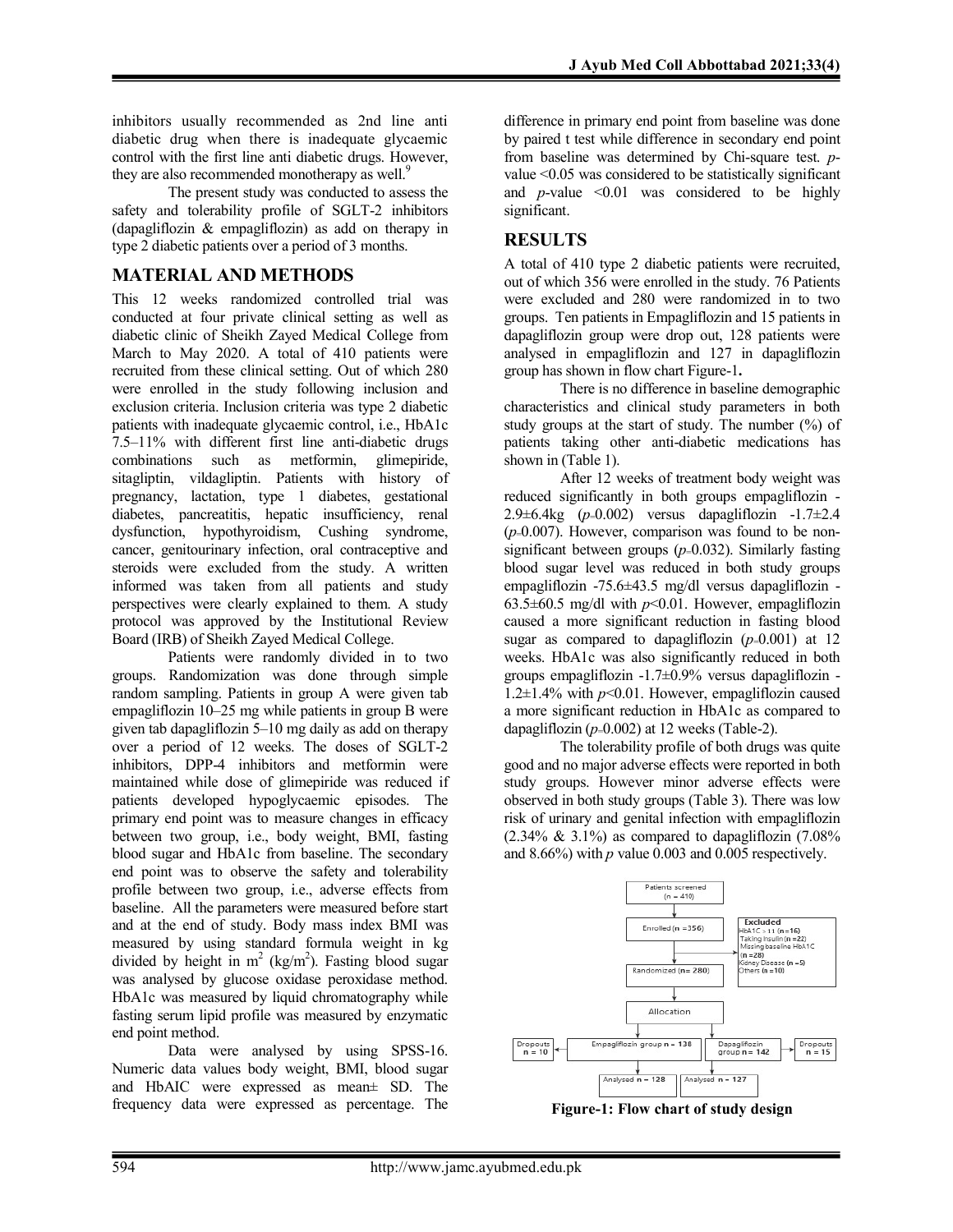| <b>Demographic Characteristics</b> | Empagliflozin<br>$(n=128)$ | $\sim$<br>Dapagliflozin<br>$(n=127)$ | <i>p</i> -value |
|------------------------------------|----------------------------|--------------------------------------|-----------------|
| Age (years)                        | $48.7 \pm 10.2$            | $55 \pm 15.8$                        | 0.82            |
| Gender (M/F)                       | 84 (66%) 44 (34%)          | 91 (72%/36 (28%)                     | 0.44            |
| Body weight (kg)                   | $82.4 \pm 16$              | $81.6 \pm 18$                        | 0.36            |
| $BMI$ (kg/m2)                      | $27.0 \pm 8.0$             | $27.8 \pm 6.8$                       | 0.22            |
| Diabetes duration (years)          | $8.6{\pm}4.2$              | $10.2 \pm 6.5$                       | 0.65            |
| Parameters Lab (mean $\pm$ SD)     |                            |                                      |                 |
| Serum glucose $F(mg/dl)$           | 177±44.6                   | $201.4 \pm 58$                       | 0.44            |
| HbAlc $(\%)$                       | $9.8 \pm 2.2$              | $8.9 \pm 0.82$                       | 0.62            |
| Total Cholesterol (mg/dl)          | $176 \pm 24.4$             | $182.2 \pm 28.4$                     | 0.37            |
| Triglycerides (mg/dl)              | $166 \pm 33.4$             | $175 \pm 29.5$                       | 0.81            |
| LDL-Cholesterol (mg/dl)            | $122 + 22.2$               | $132 \pm 14.4$                       | 0.54            |
| HDL-Cholesterol (mg/dl)            | $39.4 \pm 7.2$             | $42 \pm 6.4$                         | 0.73            |
| Concomitant Antidiabetic drugs (%) |                            |                                      |                 |
| Metformin                          | 14(11%)                    | $16(12.5\%)$                         | 0.21            |
| Sitagliptin                        | $11(8.5\%)$                | $8(6.2\%)$                           | 0.45            |
| Vildagliptin                       | $11(8.5\%)$                | $8(6.2\%)$                           | 0.64            |
| Glimepiride                        | 22(17%)                    | 25 (19.6%)                           | 0.79            |
| Metformin+ Glimepiride             | 36 (28%)                   | $30(23.6\%)$                         | 0.56            |
| Sitagliptin +Metformin             | 22 (17%)                   | $25(19.6\%)$                         | 0.54            |
| Vildagliptin+ Metformin            | $12(9.3\%)$                | $15(11.8\%)$                         | 0.29            |

| Table-1: Baseline and clinical characteristics at the start of study in both groups |  |
|-------------------------------------------------------------------------------------|--|
|-------------------------------------------------------------------------------------|--|

Values are given ±standard deviation

| Table-2: Changes in the parameters from baseline in both study groups |  |  |  |
|-----------------------------------------------------------------------|--|--|--|
|-----------------------------------------------------------------------|--|--|--|

| Group A Empagliflozin( $n=128$ ) |                | Group B Dapagliflozin (n=127) |                        |                   |                | $p$ -value <sup><math>\bar{x}</math></sup> |                                          |       |
|----------------------------------|----------------|-------------------------------|------------------------|-------------------|----------------|--------------------------------------------|------------------------------------------|-------|
| <b>Parameters</b>                | 0 weeks        | 12 weeks                      | $p$ value <sup>T</sup> | <b>Parameters</b> | 0 weeks        | 12<br>weeks                                | <i>p</i> value <sup><math>I</math></sup> |       |
| Body weight (kg)                 | $82.4 \pm 16$  | $79.2 \pm 10$                 | 0.002                  | Body weight(kg)   | $81.6 \pm 18$  | $80.5 \pm 4$                               | 0.007                                    | 0.032 |
| $BMI$ (kg/m2)                    | $27.0 \pm 8.0$ | $26.8 \pm 6.4$                | 0.001                  | $BMI$ (kg/m2)     | $27.8 \pm 6.8$ | $26.6 \pm 5.6$                             | 0.001                                    | 0.016 |
| $FBG$ (mg/dl)                    | .77±44.6       | $125.4 \pm 655$               | 0.004                  | $FBG$ (mg/dl)     | $201.4 \pm 58$ | $140 + 5.8$                                | 0.008                                    | 0.001 |
| HbA1c $(\% )$                    | $9.8 \pm 2.2$  | $.62 \pm 1.9$                 | 0.006                  | HbA1c $(% )$      | $8.9 \pm 0.82$ | $7.5 \pm 1.4$                              | < 0.007                                  | 0.002 |

†Differences within groups measured at baseline and week 12. ‡Differences within group measured at baseline and week 12.

| Table-3: Adverse effects reported in both study group. |  |  |  |  |
|--------------------------------------------------------|--|--|--|--|
|                                                        |  |  |  |  |

| <b>Adverse Effects</b>                            | Twore of the veloc encers reported in both study group.<br>Group A Empaglificain( $n=128$ ) | Group B Dapagliflozin(n=127) | $p$ -value* |
|---------------------------------------------------|---------------------------------------------------------------------------------------------|------------------------------|-------------|
| Serious adverse effect leading to discontinuation |                                                                                             |                              |             |
| Severe Hypoglycaemia (glucose < 70mg/dl)          | $2(1.6\%)$                                                                                  | $4(3.14\%)$                  | 0.32        |
| Genital Infection                                 | $3(2.34\%)$                                                                                 | $15(7.08\%)$                 | 0.003       |
| Urinary infection                                 | $4(3.1\%)$                                                                                  | $11(8.66\%)$                 | 0.005       |
| Urgency                                           | $2(1.6\%)$                                                                                  | $3(2.36\%)$                  | 0.82        |
| Frequency                                         | $5(3.9\%)$                                                                                  | $4(3.14\%)$                  | 0.56        |
| Nocturia (3times/night)                           | $3(2.3\%)$                                                                                  | $3(2.36\%)$                  | 0.72        |
| Total Adverse effects                             | 19                                                                                          | 40                           | 0.002       |

\*Chi-square test was performed for comparison between groups.

### DISCUSSION

The present study was conducted to determine the efficacy and safety profile of empagliflozin in comparison with dapagliflozin as add on therapy in type 2 diabetic patients, with inadequate glycaemic control with first line anti diabetic therapies. The results of our study showed that both drugs have excellent efficacy and safety profile. However, in comparison with dapagliflozin, empagliflozin caused a more significant improvement in body weight, fasting blood sugar and HbA1c over a period of 12 weeks. Similarly, in comparison with dapagliflozin, there were less adverse effects reported in empagliflozin group over a period of 3 months.

The drug management of diabetes also changes a lot with the passage of time. It is very difficult to achieve optimal glycaemic control with monotherapy due to complex and progressive nature of type 2 diabetes. This leads to use two to four anti diabetic drugs as combination therapy in type 2 diabetic patients. This combination therapy is also recommended as guideline by both American Diabetes Association (ADA) and the European Association for the Study of Diabetes (EASD) in type 2 diabetic patients with inadequate glycaemic control with monotherapy. $^{10}$ 

In our study both empagliflozin and dapagliflozin significantly reduced body weight. This was favoured by study conducted in two different cohort at 12 and 24 weeks by Neeland *et al*<sup>11</sup>, who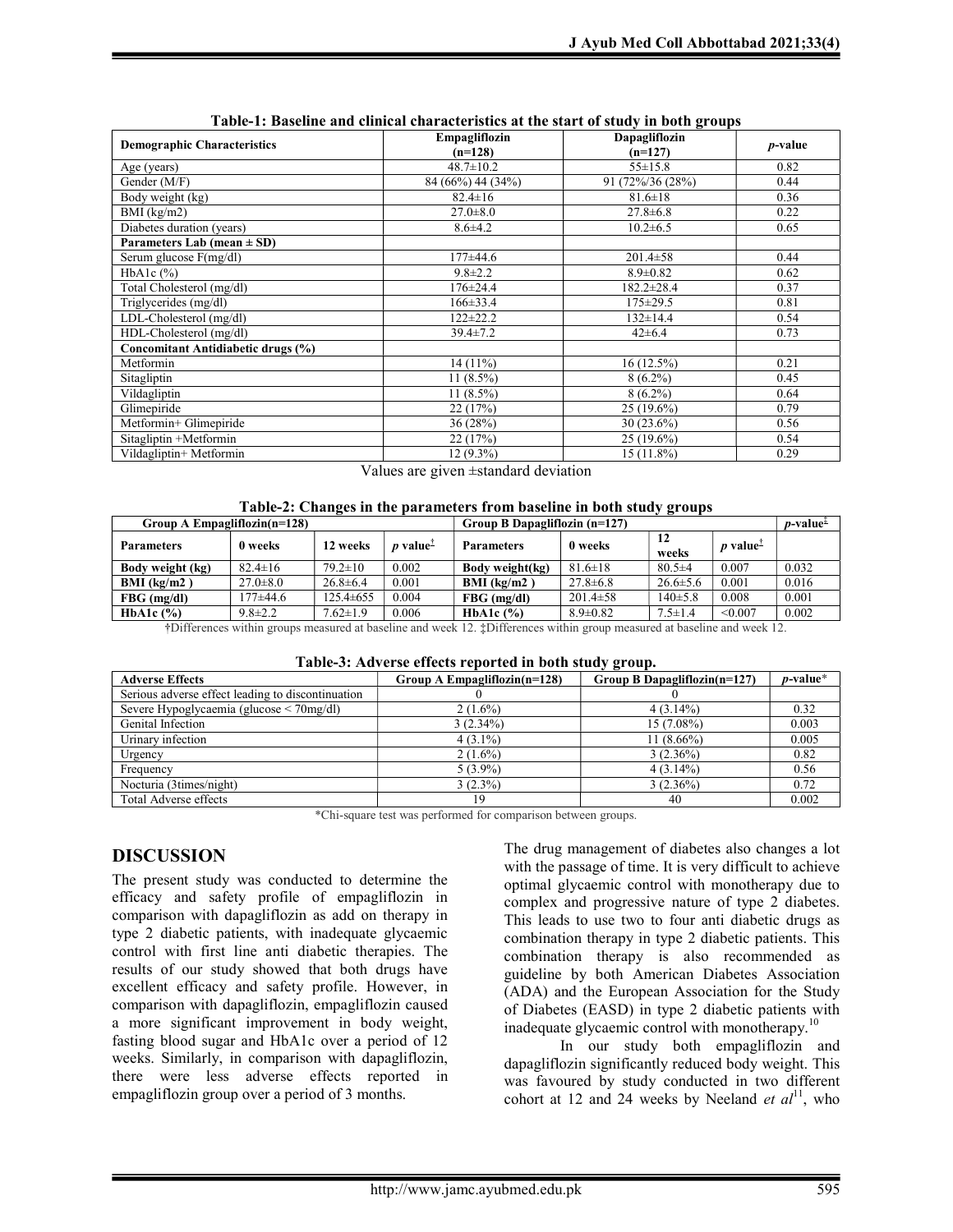demonstrated that empagliflozin significantly reduced HbA1c (-0.61%) and body weight -1.7 (-2.1) to −1.4kg) at 12 weeks while reduced HbA1c-0.73%) and body weight 1.9 ( $-2.1$  to  $-1.7$ kg) at 24 weeks. Similarly in another clinical study dapagliflozin reduced HbA1c 0.3% and body weight -4.54kg over a period of 152 weeks with inadequate glycaemic control with metformin.<sup>12</sup> In above mentioned studies the comparison was done with placebo while in our study comparison was done between two SGLT-2 inhibitors.

Our results were similar to study conducted by et al revealed in comparison with dapagliflozin, empagliflozin reduced body weight, blood sugar and HbA1c. Moreover, there were low chances of genitor urinary infection with empagliflozin. However, the duration of study was 52 weeks in comparison with our study. Moreover empagliflozin also improved others cardiometabolic risk factor more significantly as compared to dapagliflozin as we did not investigate these parameters.<sup>13</sup> A review regarding efficacy, safety and tolerability of different SGLT-2 inhibitors demonstrated that empagliflozin is one of the safest and can be prescribe in type 2 diabetic patients with renal impairment.<sup>14</sup> While our study demonstrated that the tolerability, efficacy and safety profile of both drugs were quite good but empagliflozin showed a better edge statistically . However, we did not assess their safety in renal impairment patients.

A study conducted in United Arab Emirates pointed out that canagliflozin 300mg provide a greater reduction in HbA1C (-0.79%) as compared to empagliflozin 25 mg (-0.64) and dapagliflozin 10mg (-0.41%) as add on therapy to metformin in type 2 diabetic patients over a duration of 26 weeks. Our study yields similar result but we did comparison between empagliflozin and dapagliflozin only and our study duration was 12 weeks.<sup>15</sup> Moreover we used SGLT-2 inhibitors as add on therapy with different anti diabetic drugs combinations. A study conducted in Chinese type 2 diabetic patients pointed out that empagliflozin and dapagliflozin reduced body weight, fasting blood sugar and HbA1c similar to our study. In addition, both drugs ameliorate hepatic dysfunction and improve insulin resistance over a period of 6 months.<sup>16</sup>

The efficacy, safety and tolerability profile of empagliflozin<sup>17–20</sup> and dapagliflozin<sup>21–25</sup> as add on therapy was investigated in various clinical studies and yield similar results to our study. These results determined that both drugs reduce body weight and excellent glycaemic control effect with no risk of severe hypoglycaemia similar to our study. Moreover, the risk of urogenital infection varies in these studies from 1–9%. However, in our study the

cases of urinary and genital infections were quite lower in most of the above-mentioned studies.

The risk of atherosclerotic disease is very high in type 2 diabetic patients. Treatment with dapagliflozin provides cardiovascular safety with low rate of cardiovascular death and hospitalization due to heart failure.<sup>26</sup> Empagliflozin also reduces cardiovascular events and delays the progression of kidney disease in type 2 diabetes mellitus patients with CVD history. The systematic review and metaanalysis of 27 studies also showed that SGLT-2 inhibitors reduce risk of renal and cardiovascular disease impairment in patients with chronic kidney disease and in patients with diabetes.<sup>27</sup>

# **CONCLUSION**

Both empagliflozin and dapagliflozin has excellent efficacy, safety, and tolerability profile. They can be safely used as add on therapy in type 2 diabetic patients.

There is further need to explore the efficacy and safety of SGLT-2 inhibitors in diabetic patients with cardiovascular disease and renal impairment. Moreover, large sample size and longer study duration will require for their safety and tolerability profile.

Acknowledgement: We appreciate cooperation of pathology laboratory staff.

Disclosure: All members here by agree to take responsibility of the work and confirm that all questions related to the accuracy and integrity of the research has been properly and thoroughly resolved.

Conflict of interest: There is no conflict of interest in this study.

Funding agency: none

### AUTHORS' CONTRIBUTION

MH: Conceived the idea, designed the study, manuscript review and Statistical analysis. MA: Designed the study, preparing the manuscript and data analysis. MB: Search the literature, collected the clinical data and manuscript editing LA: Interpreted the data with final editing and drafting of manuscript. All members hereby agree to take responsibility of the work and confirm that all questions related to the accuracy and integrity of the research has been properly and thoroughly resolved.

### REFERENCES

- 1. Zheng Y, Ley SH, Hu FB. Global etiology and epidemiology of type 2 diabetes mellitus and its complications. Nat Rev Endocrinol 2018;14(2):88–98.
- 2. Hussain A, Ali I. Diabetes mellitus in Pakistan: A major public health concern. Arch Pharm Pract 2016;7(1):30–3.
- 3. Chikara G, Sharma PK, Dwivedi P, Charan J, Ambwani S, Singh S. A narrative review of potential future antidiabetic drugs: should we expect more? Indian J Clin Biochem 2018;33(2):121–31.